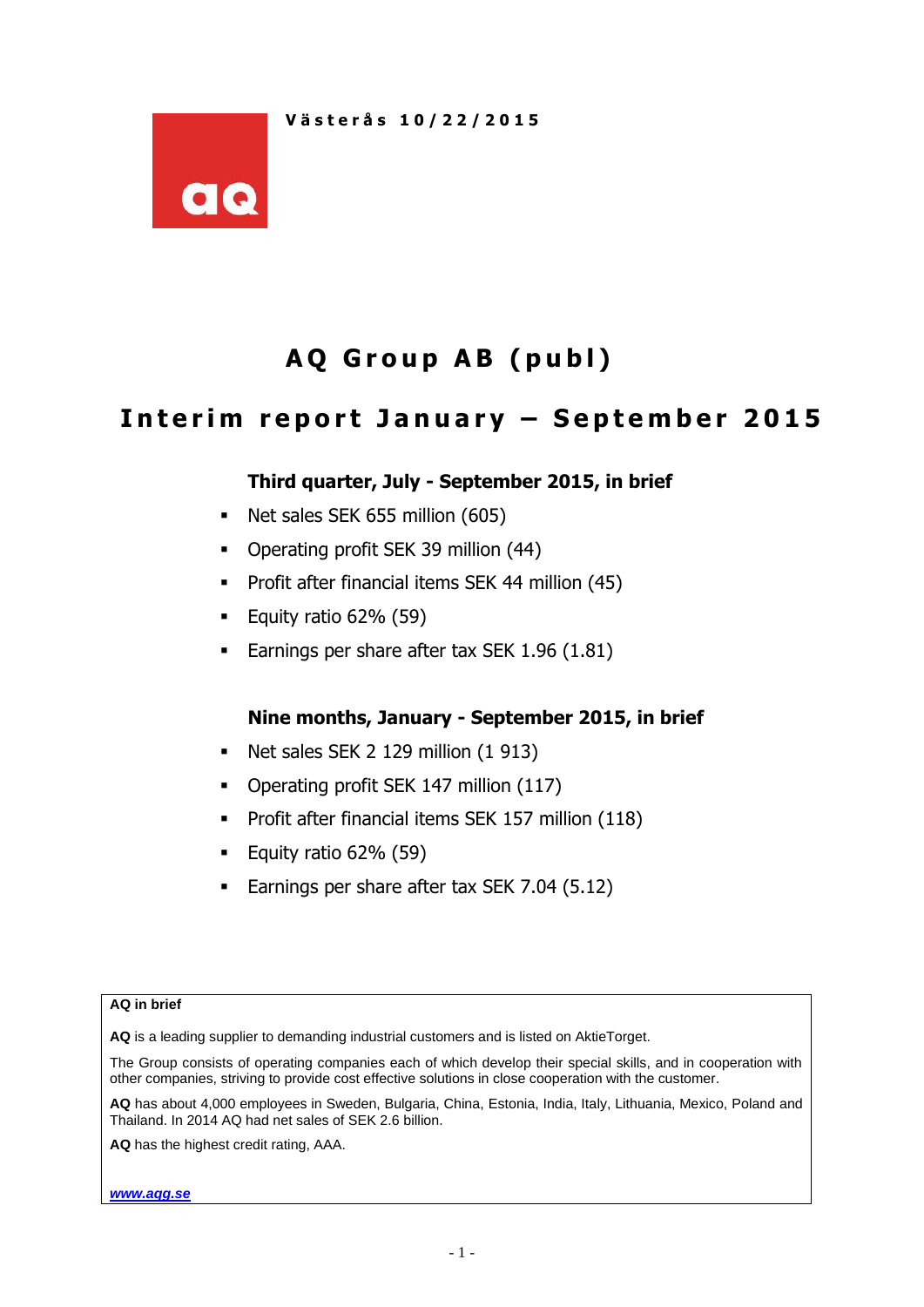#### **Third quarter**

Net sales totalled SEK 655 million (605) in the third quarter, an increase of SEK 50 million compared to the same period in the previous year. Sales excluding acquisitions and currency rose by 4%. Profit after financial items was SEK 44 million (45) in the third quarter, a decrease of SEK 1 million.

Earnings per share increased from SEK 1.81 to SEK 1.96 after, among other things, having achieved the status as a "high tech" company in China (meaning R&D and patents locally), which reduces taxes from 25% to 15%.

Swedish operations have a decreased net margin compared to third quarter in 2014. A number of actions have been completed during Q2 and Q3, which will improve the profitability.

Our companies in Eastern Europe and China have all had good development. India and Mexico are still making losses but show improvement.

Equity in the group was SEK 1 156 million (980) at the end of the quarter.

#### **First nine months**

Net sales totalled SEK 2 129 million (1 913), an increase of SEK 216 million compared to the same period in the previous year. Sales excluding acquisitions and currency rose by 6%. Profit after financial items was SEK 157 million (118), an increase of SEK 39 million compared to same period previous year.

During the second quarter the profit has been affected by a restructuring cost of SEK 8.7 million. This cost is due to reduction of staff and unused facilities in conjunction with redundancies at AQ Enclosure Systems AB in Vaggeryd and the structural changes of AQ Mekatronik AB in Västerås and AQ Elautomatik AB in Surahammar.

## **Significant events during the period**

Start-up of the company in Thailand is completed. The company has about twenty employees, a few punching machines and they have a leased factory facility in the outskirts of Bangkok. The company is managed by AQ Holmbergs in China. Deliveries will start in Q4 to a telecom customer.

The restructuring of AQ Elautomatik with the move of operations in Surahammar to Västerås and the merger with the business in AQ Mekatronik will be ready November 1.

The downsizing of AQ Enclosure in Vaggeryd is now completed. A number of big customers are now getting their deliveries from AQ's factories in Bulgaria and Estonia.

A big effort is ongoing to develop parts for a new truck to a big customer. About one hundred tools for injection moulding and sheet metal processing are being produced. All tools shall be ready during Q4. Sales is not expected until second half of 2016.

A new robot tube bending machine is being put into operation at AQ Segerström in Eskilstuna. There are new investments in injection moulding machines of about SEK 10 million, a smaller 200 ton 2K (two component) and a larger 1500 ton at AQ Plast in Västerås and Anderstorp respectively.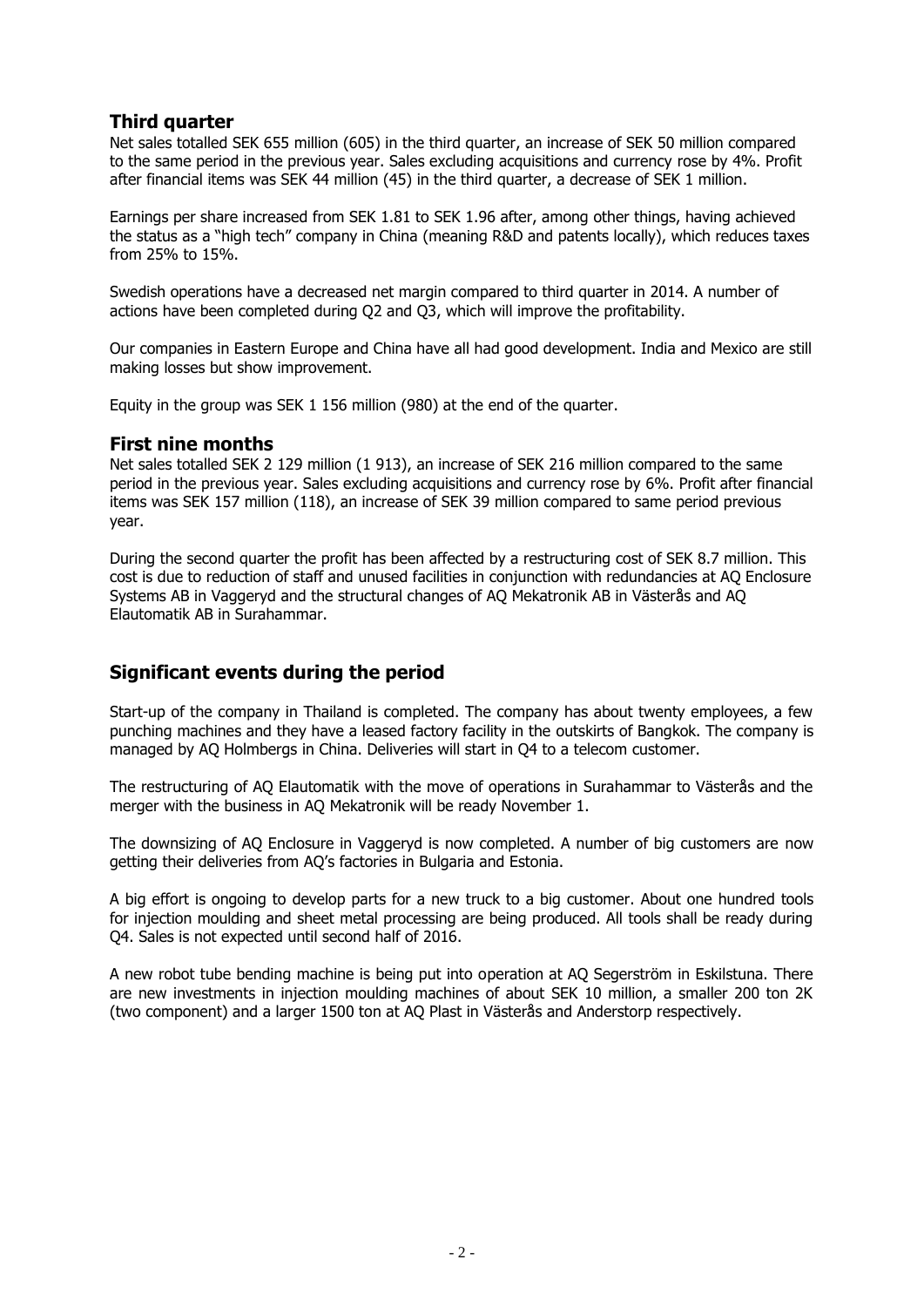## **Significant events after the end of the period**

No significant events after the end of the period.

#### **Segment reporting**

The Group operates in two business segments: *Components*, which produces transformers, wiring systems, mechanical components, punched sheet metal and injection-moulded thermoplastics and System, which produces systems, power and automation solutions and assembles complete machines in close collaboration with the customers.



|                  |               | 2015             |           | 2014          |                  |           |  |  |
|------------------|---------------|------------------|-----------|---------------|------------------|-----------|--|--|
| Q <sub>3</sub>   | <b>System</b> | <b>Component</b> | Other $*$ | <b>System</b> | <b>Component</b> | Other $*$ |  |  |
| Net sales        | 183 504       | 467 178          | 3 879     | 167 464       | 433 786          | $3\,703$  |  |  |
| Operating profit | 11 457        | 26 858           | 846       | 12 497        | 26 994           | 4 1 9 1   |  |  |

\* Unallocated and eliminations

### **Information of parent company**

The parent company, AQ Group AB, focuses primarily on leadership and development of the Group. Company sales are, as in previous years, almost exclusively of sale of management services to subsidiaries. Purchases from the subsidiaries do not exist to any appreciable extent.

#### **The drawing up of the interim report**

The interim report has been prepared in accordance with the Swedish Annual Accounts Act as well as IFRS, applying IAS 34, Interim Financial Reporting, which contains general requirements for the design, structure and minimum information requirements in the interim report. The accounting and valuation principles applied are the same as used in the latest annual report for 2014. The report has not been audited.

#### **Significant estimates and evaluations for accounting purposes**

The company has in preparing the interim report gone through and evaluated risks and uncertainties according to the description given in the annual report of 2014 and assessed that there have been no significant changes. Information about risks and uncertainties affecting the company can be found in the annual report of 2014.

#### **Future prospects**

The goal of the Groups is continued profitable growth, organically by 5% and through acquisitions by 10% over time. The goal for profit after financial items is 8%. The Board of directors are not giving any forecast for turn-over or profit.

The listing of the company on OMX Nasdaq instead of AktieTorget is planned for end of 2016.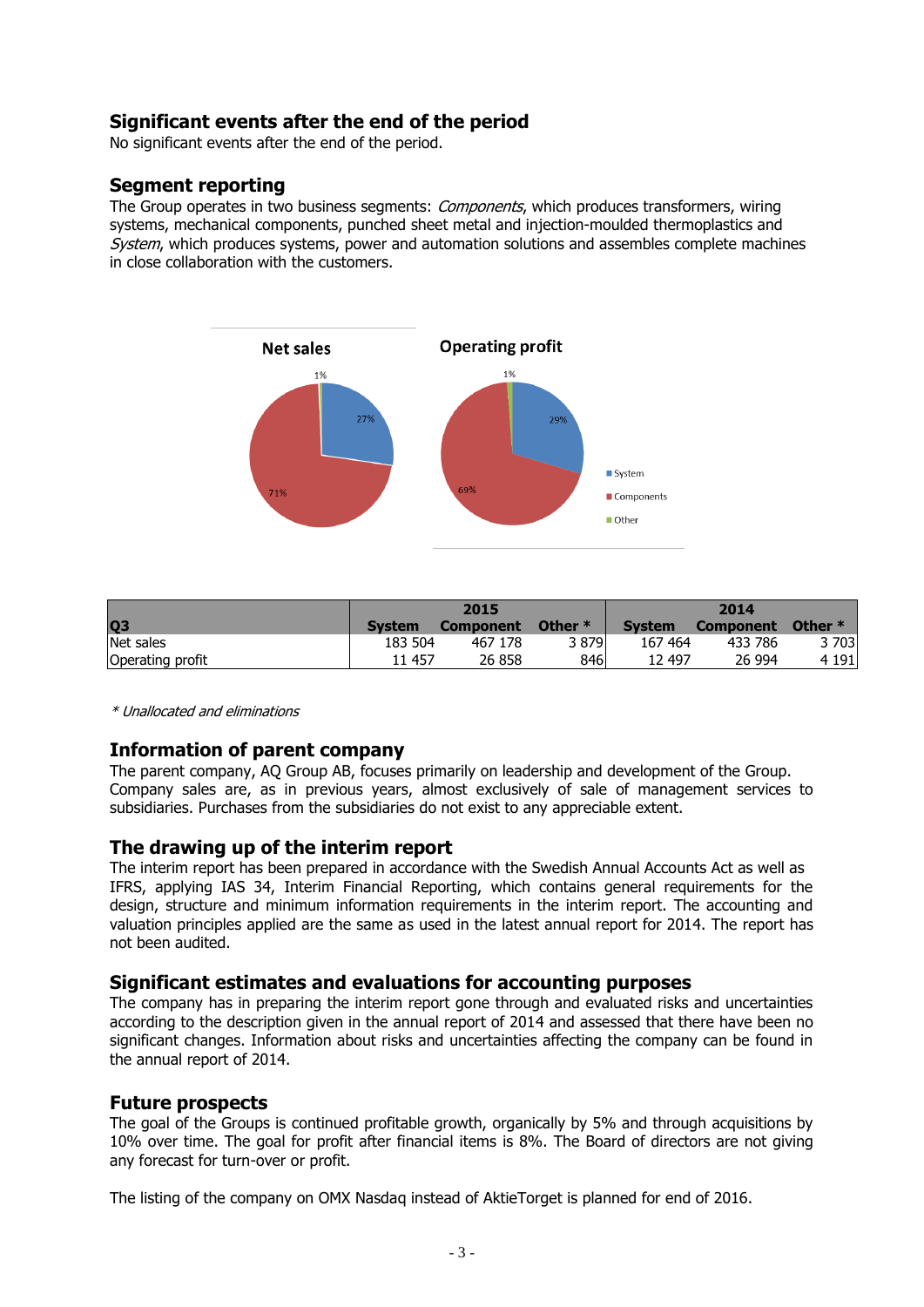## **The Group's Income Statement and statement of comprehensive income (SEK '000)**

|                                   | Q3 2015   | Q3 2014   | <b>YTD 2015</b> | <b>YTD 2014</b> | <b>R12</b> | 2014       |
|-----------------------------------|-----------|-----------|-----------------|-----------------|------------|------------|
| Net sales                         | 654 561   | 604 953   | 2 128 596       | 1912649         | 2 832 045  | 2 616 097  |
| Other operating income            | 4 1 1 0   | $-482$    | 19782           | 12 195          | 30815      | 23 2 29    |
| Operating expenses                | $-619509$ | $-560789$ | $-2001298$      | $-1807651$      | $-2650388$ | $-2456740$ |
| <b>Operating profit</b>           | 39 162    | 43 682    | 147 080         | 117 193         | 212 472    | 182 586    |
| Result from financial items       | 4 4 9 4   | 898       | 9928            | 1070            | 12 9 24    | 4066       |
| l Profit after financial items    | 43 655    | 44 580    | 157 008         | 118 263         | 225 396    | 186 652    |
| Tax on profit for the year        | $-8338$   | $-11946$  | $-29999$        | $-25912$        | $-40251$   | $-36175$   |
| Net profit for the year           | 35 317    | 32 634    | 127 019         | 92 351          | 185 145    | 150 477    |
|                                   |           |           |                 |                 |            |            |
| Other comprehensive income        | $-806$    | 0         | $-806$          | 0               | $-1573$    | $-766$     |
| Other translation differences     | 11 3 95   | 16 652    | 9796            | 30 152          | 27 963     | 48 357     |
| Other comprehensive income        | 10 589    | 16 652    | 8990            | 30 152          | 26 390     | 47 591     |
| Comprehensive income for the year | 45 906    | 49 286    | 136 009         | 122 503         | 211 535    | 198 068    |
|                                   |           |           |                 |                 |            |            |
| Earnings per share after full tax | 1,96      | 1,81      | 7,04            | 5,12            | 10,27      | 8,34       |
| Net margin %                      | 6,7%      | 7,4%      | 7,4%            | 6,2%            | 8,0%       | 7,1%       |
|                                   |           |           |                 |                 |            |            |

### **The Parent company's Income Statement (SEK '000)**

|                                     | Q3 2015  | Q3 2014 | <b>YTD 2015</b> | <b>YTD 2014</b> | R <sub>12</sub> | 2014     |
|-------------------------------------|----------|---------|-----------------|-----------------|-----------------|----------|
| Net sales                           | 6 2 2 1  | 11 061  | 27888           | 33 487          | 45 637          | 51 2 36  |
| Other operating income              |          |         |                 |                 |                 | 31       |
| Operating expenses                  | $-8943$  | $-6338$ | $-26578$        | $-20630$        | $-32205$        | $-26257$ |
| <b>Operating profit</b>             | $-2722$  | 4723    | 1313            | 12 860          | 13 4 35         | 24 982   |
| <b>Result from financial items</b>  | 4 6 0 9  | 1 1 3 9 | 6 2 7 0         | 3713            | 10 630          | 8073     |
| <b>Profit after financial items</b> | 1887     | 5862    | 7583            | 16 573          | 24 065          | 33 055   |
| Appropriations                      | $\Omega$ |         | $\Omega$        | $-255$          | $-19416$        | $-19670$ |
| Tax on profit for the year          | $-958$   | $-1919$ | $-1668$         | $-4239$         | $-668$          | $-3239$  |
| Net profit for the year             | 929      | 3 9 4 3 | 5915            | 12079           | 3 9 8 1         | 10 146   |

## **Balance Sheet (SEK '000)**

|                                     | Group     |         | <b>Parent company</b> |         |  |  |
|-------------------------------------|-----------|---------|-----------------------|---------|--|--|
| <b>Assets</b>                       | Q3 2015   | Q3 2014 | Q3 2015               | Q3 2014 |  |  |
| <b>Fixed assets</b>                 | 402 331   | 393 710 | 404 176               | 356 240 |  |  |
| Inventories                         | 488 410   | 473 128 | 0                     | 0       |  |  |
| Other current receivables           | 804 749   | 690 333 | 57 229                | 184 347 |  |  |
| Cash and bank balances              | 166 388   | 109 738 | 149 791               | 5 3 0 2 |  |  |
| <b>Total assets</b>                 | 1861878   | 1666909 | 611 196               | 545 889 |  |  |
| <b>Equity and liabilities</b>       |           |         |                       |         |  |  |
| Equity                              | 1 155 688 | 979 666 | 263 482               | 292 901 |  |  |
| Untaxed reserves                    | 0         |         | 36 000                | 37845   |  |  |
| Interest-bearing liabilities        | 126 685   | 187 263 | 305 534               | 63 035  |  |  |
| <b>Other liabilities</b>            | 579 505   | 499 981 | 6 1 7 9               | 152 108 |  |  |
| <b>Total equity and liabilities</b> | 1861878   | 1666910 | 611 195               | 545 889 |  |  |
| <b>Equity ratio</b>                 | 62%       | 59%     | 43%                   | 59%     |  |  |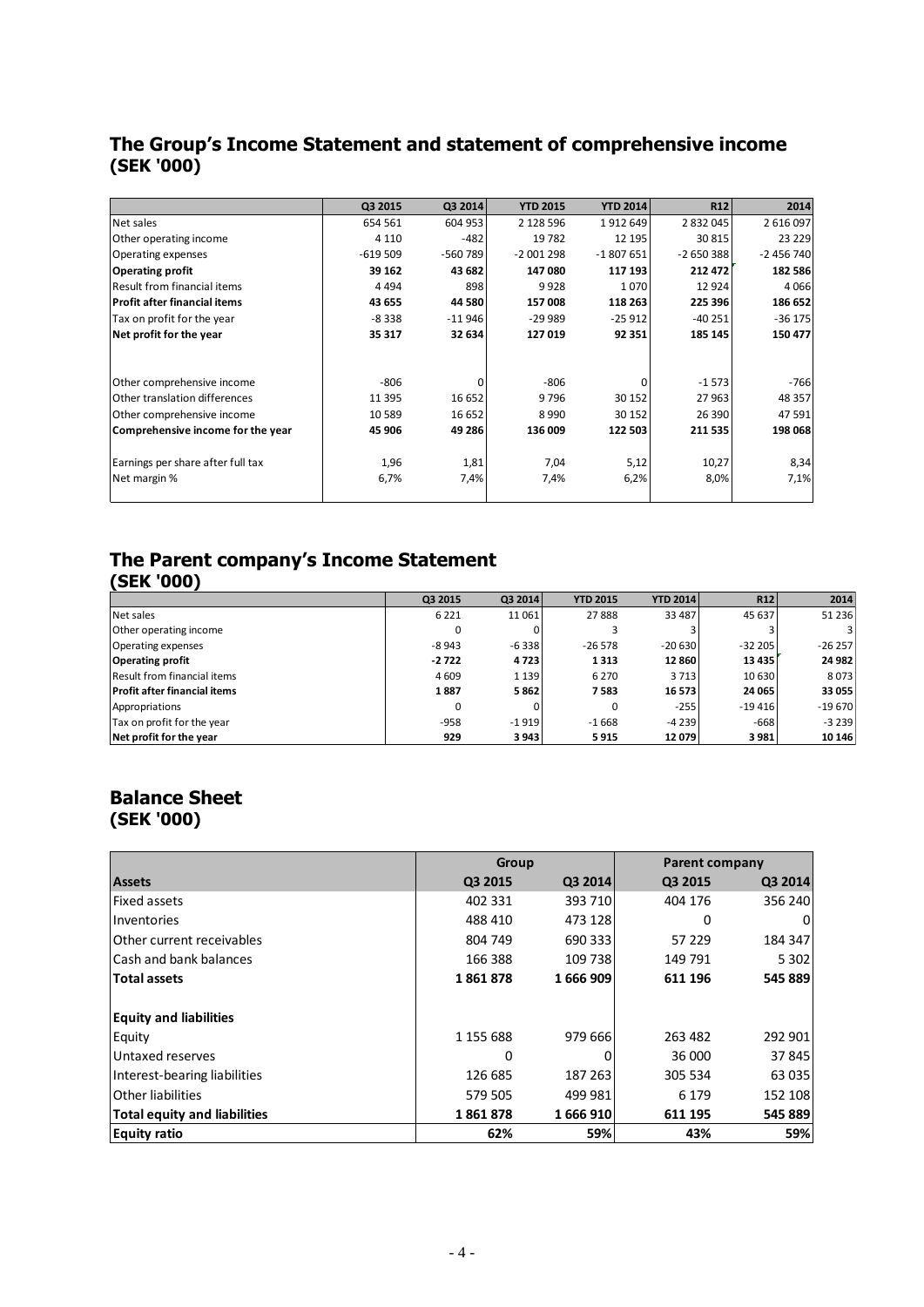## **Equity (SEK '000)**

| Group                                         |              | <b>Equity attributable to Parent Company shareholders</b> |                    |                       |           |                    |                          |
|-----------------------------------------------|--------------|-----------------------------------------------------------|--------------------|-----------------------|-----------|--------------------|--------------------------|
|                                               | <b>Share</b> | Other                                                     | <b>Translation</b> | <b>Retained</b>       | Sub total |                    | <b>Non- Total Equity</b> |
|                                               | capital      | capital                                                   |                    | reserve earnings inc. |           | <b>Controlling</b> |                          |
|                                               |              | contributed                                               |                    | <b>Profit for the</b> |           | interests          |                          |
|                                               |              |                                                           |                    | year                  |           |                    |                          |
|                                               |              |                                                           |                    |                       |           |                    |                          |
| Equity, 2014-01-01                            | 36 068       | 34 014                                                    | $-3743$            | 818 649               | 884 988   | 414                | 885 402                  |
| <b>Net Profit</b>                             |              |                                                           |                    | 150 012               | 150 012   | 465                | 150 477                  |
| Translation differences in foreign operations |              |                                                           | 48 251             |                       | 48 251    | 140                | 48 391                   |
| Defined benefit pension plans                 |              |                                                           |                    | $-767$                | $-767$    | $-34$              | $-801$                   |
| Other comprehensive income                    |              |                                                           | 48 251             | $-767$                | 47 484    | 106                | 47 590                   |
| Changes in non-controlling interests          |              |                                                           |                    |                       |           | 614                | 614                      |
| Paid dividends                                |              |                                                           |                    | $-28854$              | $-28854$  |                    | $-28854$                 |
| <b>Transactions with shareholders</b>         |              |                                                           |                    | $-28854$              | $-28854$  | 614                | $-28240$                 |
| Equity, 2015-01-01                            | 36 068       | 34 014                                                    | 44 508             | 939 040               | 1053630   | 1599               | 1055229                  |
| <b>Net Profit</b>                             |              |                                                           |                    | 126 788               | 126 788   | 231                | 127 019                  |
| Translation differences in foreign operations |              |                                                           | 8993               |                       | 8993      | $-26$              | 8967                     |
| Other comprehensive income                    |              |                                                           | 8993               |                       | 8993      | $-26$              | 8967                     |
| Changes in non-controlling interests          |              |                                                           |                    | $\Omega$              | $\Omega$  | 541                | 541                      |
| Paid dividends                                |              |                                                           |                    | $-36068$              | $-36068$  | $\mathbf 0$        | $-36068$                 |
| <b>Transactions with shareholders</b>         |              |                                                           |                    | $-36068$              | $-36068$  | 541                | $-35527$                 |
| Equity, 2015-09-30                            | 36 068       | 34 014                                                    | 53 501             | 1029760               | 1 153 343 | 2 3 4 5            | 1 155 688                |

| <b>Parent Company</b>                 |              | <b>Restricted equity</b> |           | <b>Non-restricted equity</b> |                   |           |                     |
|---------------------------------------|--------------|--------------------------|-----------|------------------------------|-------------------|-----------|---------------------|
|                                       | <b>Share</b> | <b>Statutory</b>         | Sub total | <b>Share</b>                 | <b>Fair value</b> | Sub total | <b>Total Equity</b> |
|                                       | capital      | reserve                  |           | premium                      | reserve           |           |                     |
|                                       |              |                          |           | reserve                      |                   |           |                     |
|                                       |              |                          |           |                              |                   |           |                     |
| Equity, 2014-01-01                    | 36 068       | 1 1 5 6                  | 37 224    | 34 014                       | 239 437           | 273 451   | 310 675             |
| <b>Net Profit</b>                     |              |                          |           |                              | 10 14 6           | 10 14 6   | 10 14 6             |
| Paid dividends                        |              |                          |           |                              | $-28854$          | -28 854   | $-28854$            |
| <b>Transactions with shareholders</b> |              |                          |           |                              | -28 854           | $-28854$  | $-28854$            |
| Equity, 2015-01-01                    | 36 068       | 1 1 5 6                  | 37 224    | 34 014                       | 220729            | 254 743   | 291 967             |
| <b>Net Profit</b>                     |              |                          |           |                              | 7584              | 7584      | 7584                |
| Paid dividends                        |              |                          |           |                              | $-36068$          | $-36068$  | $-36068$            |
| <b>Transactions with shareholders</b> |              |                          |           |                              | -36 068           | -36 068   | $-36068$            |
| Equity, 2015-09-30                    | 36 068       | 1 1 5 6                  | 37 224    | 34 014                       | 192 245           | 226 259   | 263 483             |

**All shares, 18,034,058 pcs, are A-shares with equal voting rights**